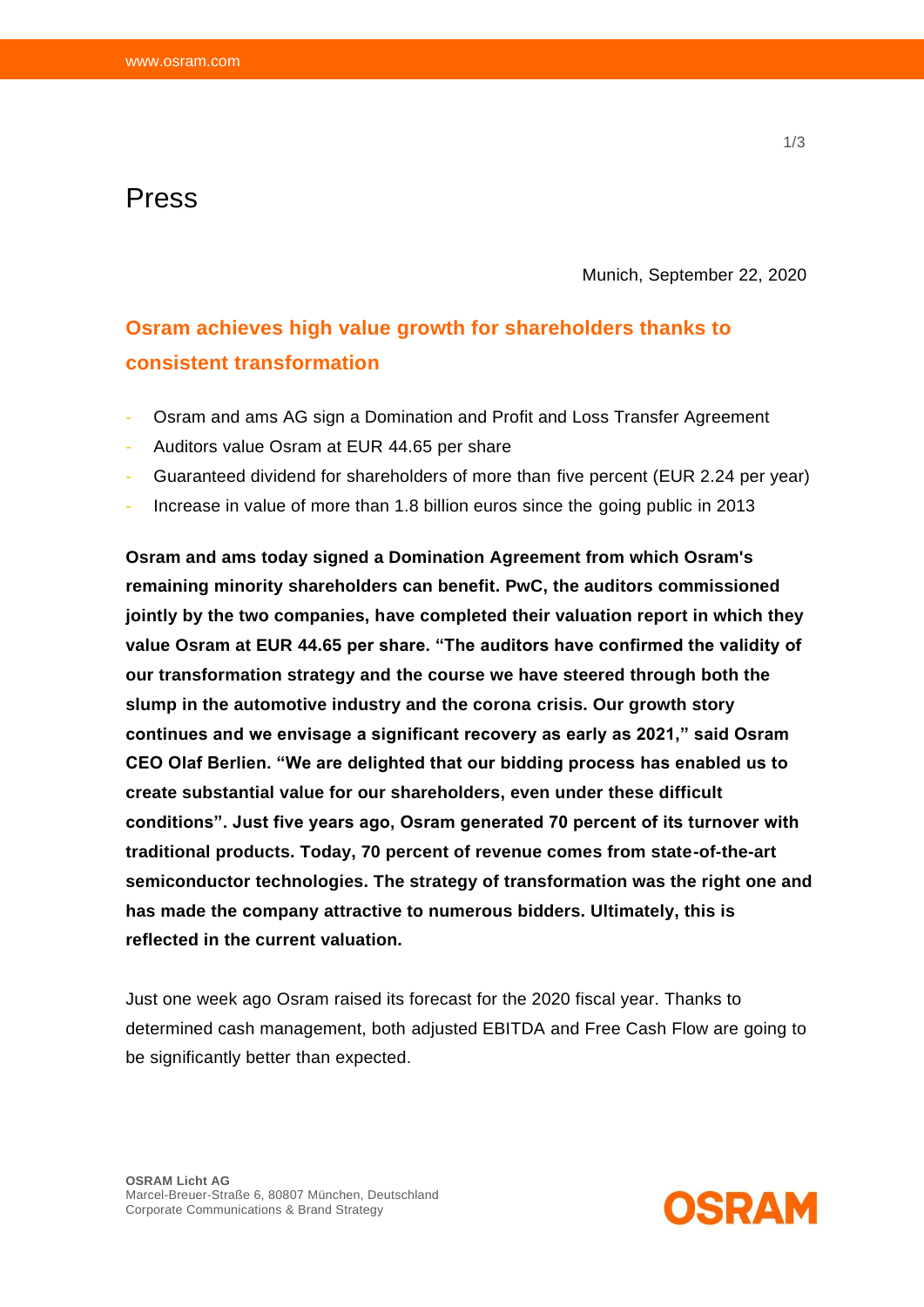The increase in value is not least due to the transparent bidding process that Osram's managing board and supervisory board launched when signs first appeared of competition between prospective strategic and financial buyers.

In accordance with legal requirements, the independent auditors assessed the business, technologies and prospects of the Munich-based photonics champion over recent months. Auditors PwC came to the conclusion that OSRAM is worth 4.3 billion euros in its current constitution. "The valuation shows that our path to becoming a photonics champion was and is the right one, and we will continue steadfastly along this path together with ams", said Olaf Berlien.

The valuation report provides the basis for the pending mandatory compensation offer from ams to the minority shareholders of Osram under the Domination and Profit and Loss Transfer Agreement. At present, almost 30 percent of the outstanding capital is still in their ownership.

PwC's valuation indicates that those shareholders who want to retain their Osram shares will also benefit. According to the arrangements made in connection with the Domination and Profit and Loss Transfer Agreement, they will receive a guaranteed dividend of more than five percent or net 2.24 (gross 2.57) euros per share.

The valuation report also noted that for the coming 2021 fiscal year Osram expects comparable sales growth of between six and ten percent an adjusted EBITDA margin of nine to eleven percent and a Free Cash Flow ranging from a balanced to a positive low double-digit million Euro figure. Osram recently published this information in the form of an ad hoc release.

### **PRESS CONTACTS**

Jens Hack Phone +49 89 6123-2129 Email: j.hack@osram.com

Susanne Enninger Phone +49 89 6213-3996

**OSRAM Licht AG** Marcel-Breuer-Straße 6, 80807 München, Deutschland Corporate Communications & Brand Strategy